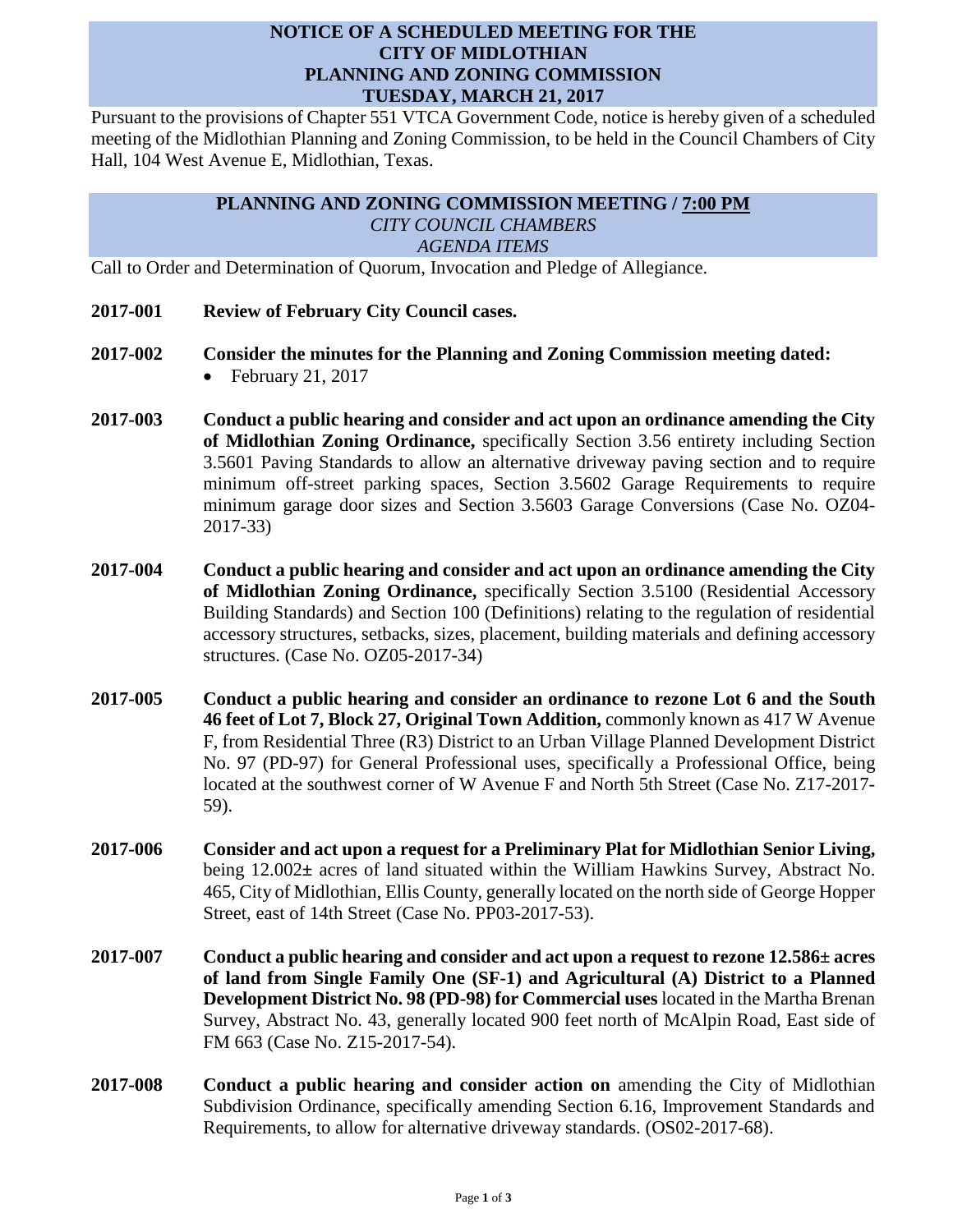- **2017-009 Conduct a public hearing to consider and act upon a request to rezone 1.576± acre parcel of land located in the G.C. Petty Survey, Abstract No. 1231 and G.B. Glover Survey, Abstract No. 1219 (commonly known as 1180 FM 875)** by changing the zoning from an Agricultural (A) District to Single Family-One (SF-1) District. (Case No. Z16- 2017-55).
- **2017-010 Consider and act upon a request to waive the connection to the sanitary sewer system and approve a septic wavier** for 1.576± acres of land within the G.C. Petty Survey, Abstract No. 1231 and G.B. Glover Survey, Abstract No. 1219, located at 1180 FM 875 (M13-2017-74).
- **2017-011 Consider and act upon a request to allow direct residential driveway access onto a rural parkway on** property located at 1180 FM 875. Property contains 1.576± acres and located in in the G.C. Petty Survey, Abstract No. 1231 and G.B. Glover Survey, Abstract No. 1219 (M11-2017-65).
- **2017-012 Conduct a public hearing and consider and act upon a request for an ordinance for a Specific Use Permit (SUP)** for a secondary dwelling unit located at 405 Lena Lane. (Case No. SUP05-2017-57).
- **2017-013 Conduct a public hearing and consider and act upon a request for an ordinance for a Specific Use Permit (SUP) authorizing a +/- 1.086-acre portion of a property currently zoned** Light Industrial (LI) District to be used for a restaurant. The property is located at 1081 East Main Street (Case No. SUP04-2017-52).
- **2017-014 Conduct a public hearing and consider and act upon an ordinance amending the use and development regulations of Planned Development District No. 84 (PD-84)** by adding an amenity center with swimming pool and increasing the boundary of the development by 0.557± acres for a detention pond. Property is generally located at Mt. Zion Road and South Midlothian Parkway. (Case No. Z18-2017-60)
- **2017-015 Consider and act upon a request for an ordinance amending the use and development regulations of Planned Development District No. 68 (PD-68)** located on ± 135.922 acres of land in the James E Hawkins Survey, Abstract No. 464, the Marcellus T Hawkins Survey, Abstract No. 463, the Benjamin F. Hawkins Survey, Abstract No. 464, the John M Garvin Survey, Abstract No. 424, and the William W Rawls Survey, Abstract No. 915, generally located on FM 663 and Hawkins Run Road. (Case No. Z04-2017-16)
- **2017-016 Conduct a public hearing and consider action on a request for an exception to Section 3.5501 of the Midlothian Zoning Ordinance** to allow construction of a single-family house with a roof pitch less than the minimum requirement of 8:12. Property contains  $\pm$ 0.59 acres of land situated in Lot 9, Block 1 of the Hidden Meadow Addition (commonly known as 401 Hidden Meadow Circle) (Case No. M12-2017-73).

## **MISCELLANEOUS DISCUSSION**

- Staff and Commissioner Announcements
- Adjourn